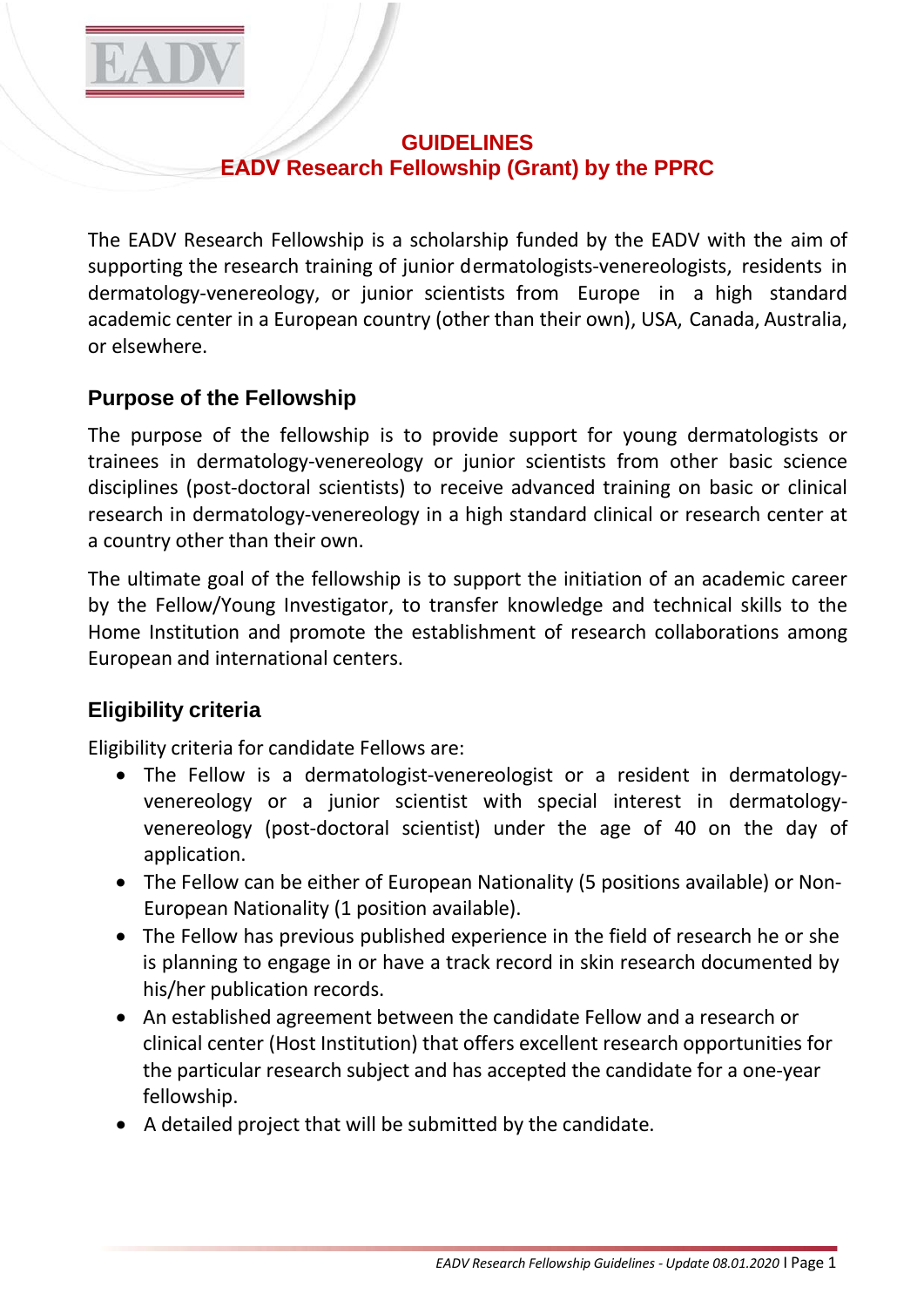

## **Tenure**

**The fellowship lasts for 12 months and should start within the first trimester of the year after submission** (January to March). This is following a formal evaluation of the application process by the PPRC and approval by the EADV Board at the annual EADV meeting.

**Period shorter than 12 months will not be accepted.** Any extension of funding is not intended but a reapplication for a  $2^{nd}$  year could be considered if it is well-justified by the productivity of the Fellow. If for any reason the Fellow has to stop his/her training period, the refund of the fellowship may be required.

# **Level of Support**

The EADV Research Fellowship recipient will be supported by a sum of **30'000 Euros** for their travel and living expenses and their insurance coverage during the training period. The grant will be issued in two times: the first installment of 20'000 EUR will be transferred at the beginning of the Research Fellowship period, while the second installment of 10'000 EUR will be transferred upon receipt and approval of the Progress Report.

## **Project**

A detailed description of the research project that will be conducted by the candidate Fellow will be submitted electronically to the PPRC and will be evaluated by the members of the Committee and an external advisory Board composed by experts in the respective fields, preferentially members of the EADV and the ESDR. The project may involve a basic science, a clinical or a translational research project with well‐ defined goals, a specific methodology that can be conducted in the Host Institution and achievable results with a one- year period. The content of the project will be planned in advance and in detail by the Fellow and his/her Research Supervisor at the Host Institution prior to its submission to the EADV along with the application form.

## **Time plan**

The deadline for submission will be **1 April** of the year prior to the beginning of the Fellowship. Formal decisions will be announced after the EADV annual Congress and the funds will be transferred to the Fellow prior to the official start of the Fellowship, after formal approval by the EADV.

## **Application process**

The application will be submitted electronically at a designated site of the EADV website. It consists of three parts: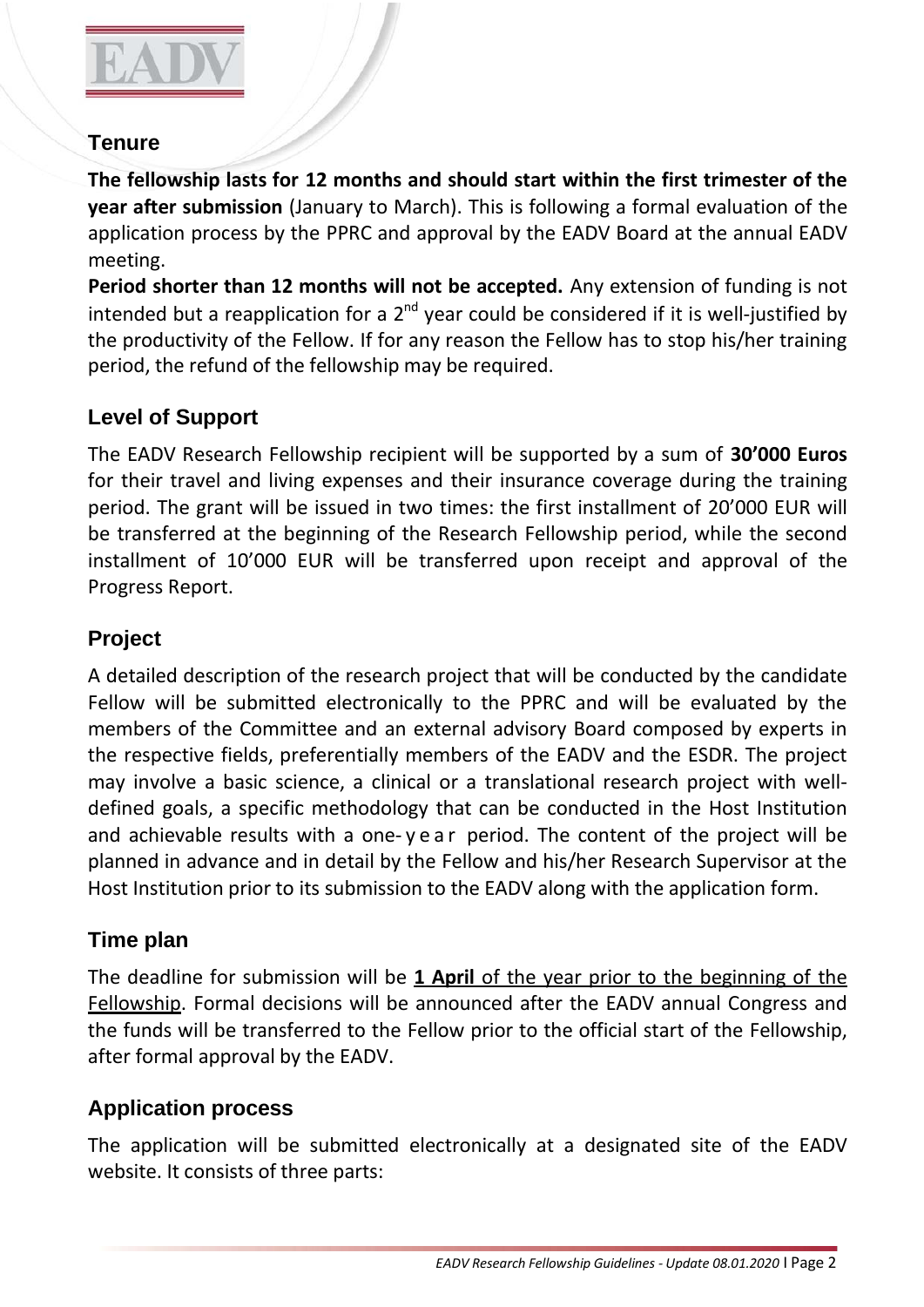

- Applicant's profile (to be filled in by the applicant) and a personal statement
- Project description (to be filled in by the applicant)
- Host institution (to be filled in by the host institution)

The first two parts must be filled in by the applicant and approved by the Head or Chief of the Home Institution, who should confirm that the Fellow can return to his/her position at the Department after the completion of the Fellowship. The third part (Host Institution) will be processed by the applicant to the proposed Research Supervisor who will complete the form and send it directly to the EADV office. Additionally, the applicant has to provide a **CV in English** including list of original publications with position in authorship, h‐index and citation index.

The applicant has the responsibility to forward the first two completed parts and the CV to the Head/Chief of the Home Institution and to the proposed Research Supervisor where the research will be held, with the request to complete the third part.

The PPRC Chairperson and Members, so as the reviewers of the Research Fellowship cannot be involved and/or are not eligible to apply for Research Fellowship - due to conflict of interest.

#### **Re**‐**application**

A candidate whose application has been rejected can re‐apply once more for an EADV Research Fellowship in the following year. This new application will be evaluated on an equal basis with any other new applicants.

## **Selection of the research center**

The Research Fellowship may be held in an appropriate academic/ university hospital, clinical center or research institution.

Applications for an EADV Fellowship are made on the understanding that the host institution, the Research Supervisor and the Fellow agree to accept the regulations related to the programme.

To obtain the signed approval of the Host Institution representatives is the key task for the candidate before he/she submits the application to the EADV.

#### **Subject of research period**

Proposals must obviously result from discussion between the applicant and the Research Supervisor.

The applicant should submit personally composed proposals for research.